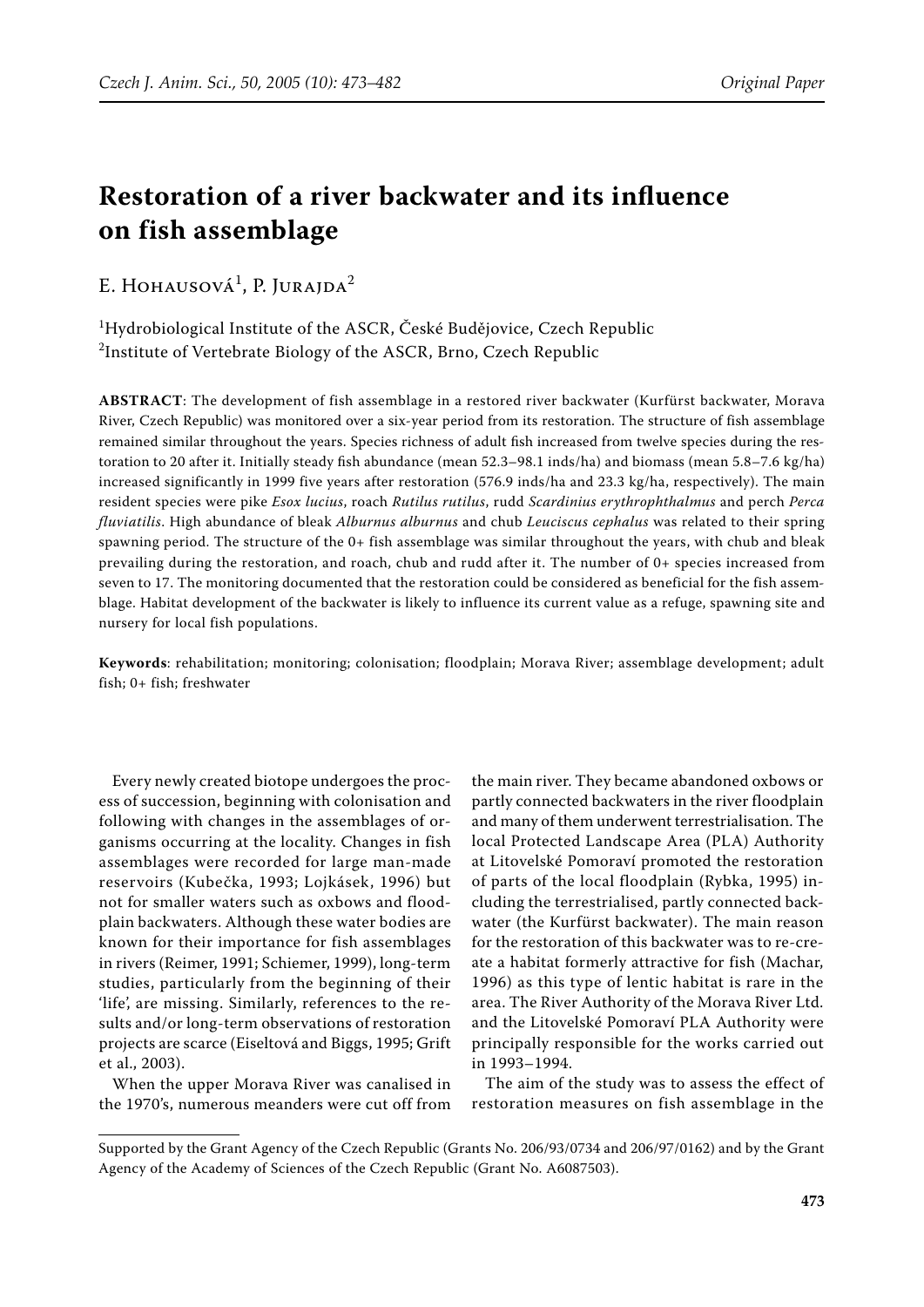Kurfürst backwater and to review the restoration efficiency. We predicted that fish abundance and biomass would increase after restoration as a result of the increased area and improved habitat conditions. We expected that assemblage composition and species number would develop with improved habitat conditions in the backwater. Restoration indices for fish assemblage development may be critical for decision making in future restoration projects.

## **Study area**

The Kurfürst backwater is a former left-side meander of the Morava River (Danube River tributary, Figure 1), north of the Olomouc town. It is included in the Litovelské Pomoraví PLA with the status of a protected location where the angling activity is prohibited. The meander was cut off during the river regulation in the early 1970's, and following the isolation from the main channel a large part of the meander underwent terrestrialisation. In the years 1985–1986 some sediments were removed from the backwater and a concrete pipe was installed into the connection with the river (removed in 1994). The backwater restoration in 1993–1994 was based on the removal of sediment deposits and reconnection to the river.

The backwater now consists of a series of five pools: P1, P2 (P2A + P2B), P3, P4 and P5. In addition to the pools already existing in the backwater area (P1 – a remnant of the terrestrialised backwater, 0.45 ha, and P3 – a water spring area, 0.02 ha), four new pools were created during the restoration (Figure 1). The restoration steps went as follows: pool P5 (0.05 ha) was created by the sediment removal in December 1993 and was left as a separate pool. Pools P4 (0.03 ha), P2A and P2B (0.32 ha each) were created during August 1994. The deepening of pool P1, its connection to new pools and reconnection to the river by the removal of stabilising concrete pipes from the river-backwater connection were carried out in November 1994. The pools are connected to each other by narrow channels also created during the restoration. The connection between the backwater and the river now remains open throughout the year. Except the periods of flooding, the mean depth of the backwater is around 1.3 m. After all, the area of permanent water increased to 1.2 ha. A detailed description of the backwater character is given in Hohausova et al. (2003).

In the restoration period aquatic vegetation existed in pool P1, while in pool P5 developed it during 1994. No vegetation succeeded to appear in pools P2 and P4; these pools mostly comprised a



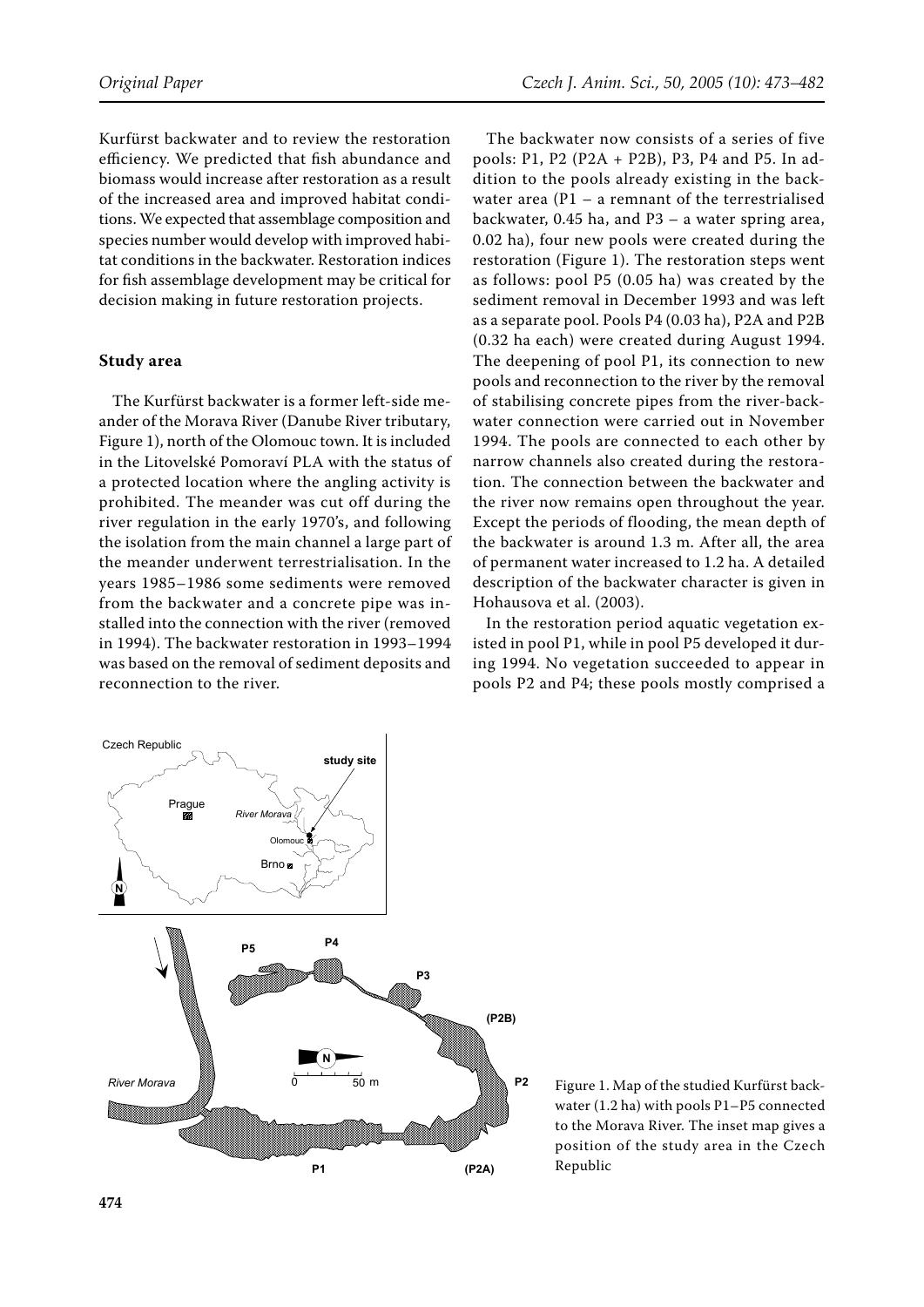naked gravel substrate when the fish entered them for the first time in 1994. In 1995–1999 the vegetation cover in all pools increased, being represented mainly by *Batrachium aquatile*, *Ceratophyllum submersum* and *Callitriche verna*. The vegetation cover ranged annually between 66% and 86% of the water area.

Water characteristics, such as temperature (°C), pH, conductivity (mS/m) and dissolved oxygen (mg/l) differed only slightly from year to year and were within the range normally found for similar water bodies within the Morava River system (Jurajda and Hohausová, unpublished).

The river adjacent to the Kurfürst backwater is about 10 m wide, with silt in pools and gravel in riffles and with partly reinforced riverbanks. A discharge in the river is regulated by the Hynkov weir, 5 km upstream (Krejčí, 1998). By September 1996, the minimum discharge was kept at  $1.5 \text{ m}^3/\text{s}$ , and since then it has been increased to  $2.5 \text{ m}^3/\text{s}$ . Discharges smaller than  $4 \text{ m}^3/\text{s}$  caused the lack of water in pool P3 (access of fish to pools P4 and P5 was possible as the channel along pool P3 has permanent water) and discharges of  $10 \text{ m}^3\text{/s}$  and higher caused the fusion of pools, initially pools P2A and P2B into P2. For more details see Hohausova et al. (2003).

# **MATERIAL AND METHODS**

This study was conducted in the years 1994 to 1996 and 1999. The backwater was sampled for fish quarterly in 1994 and 1999 and monthly in 1995–1996 (Table 1). On each sampling date all pools were sampled, except the June and September of 1994 when only pool P1 was sampled.

Adult fish  $(≥1+years old)$  were regularly sampled by electrofishing (CPUE); each pool was sampled twice according to the removal method of Zippin (1958) allowing the population estimation according to Seber and LeCren estimation (Seber and LeCren, 1967; Cowx, 1983). A full description of these methods is available in Hohausova (2000).

Samplings of 0+ fish were carried out on the dates of adult fish samplings, except in 1996 when the sampling effort increased to a biweekly interval. Point abundance sampling by electrofishing (PASE) (Persat and Copp, 1989) was used to sample 0+ fish. In every sampling run on the backwater, a standard number of sample points (a total of 110–115) was taken and divided among the pools according to their surface area. The total number of points varied due to the temporal drying up of pool P3 (5 points taken). Samples were taken as described in Copp (1993).

Indices of diversity H' (Shannon and Weaver, 1949) and evenness E (Sheldon, 1969) were calculated from the data. These indices, number of species and fish abundance were compared by analysis of variance among years to reveal possible trends. The diversity index was arcsin-transformed and species data were log-transformed. Tukey's HSD test was used for post-hoc comparisons. Simple regression described the relation between mean fish number per year, mean biomass per year and backwater area (in 1994, data from each sampling were used instead of the yearly mean because the area differed at each sampling, Table 1). The fish assemblage was also assessed on the basis of ecological (Schiemer and Weidbacher, 1992) and reproduction (Balon, 1975) guilds of the species (Table 2). To assess the balance of fish assemblage (*sensu* Swingle, 1950), the F/C coefficient  $-$  a ratio of predatory to non-predatory fish in an assemblage based on fish weights was calculated (Balon, 1966; Holčík and Hensel, 1972). The values of F/C between 1.4 and 10 (with optimum between 3.0 and 6.0) characterise a balanced assemblage. F/C < 2 shows prevalence of predatory fish, F/C > 6 prevalence of non-predatory fish (Holčík and Hensel, 1972). Despite the suggestions of Balon (1966), 0+ fish were not included in the calculation because of missing weight data of 0+ fish in 1999.

# **RESULTS**

# **Adult fish (fish ≥1+) assemblage development**

The colonisation of the backwater by adult fish already occurred during the restoration in 1994. Fish were always present in P1 because this pool was occasionally connected to the river. In spring 1994 the whole backwater area was flooded and fish were apparently trapped in the separated pool P5. From here fish possibly colonised the new pools created later in the year. In the November sampling, following a few days after connecting the new pools to pool P1 and thus to the river, 10 species were found compared to 5 to 8 in previous samplings (Table 1). Overall, 12 species were found in 1994, eight of them before the restoration was completed.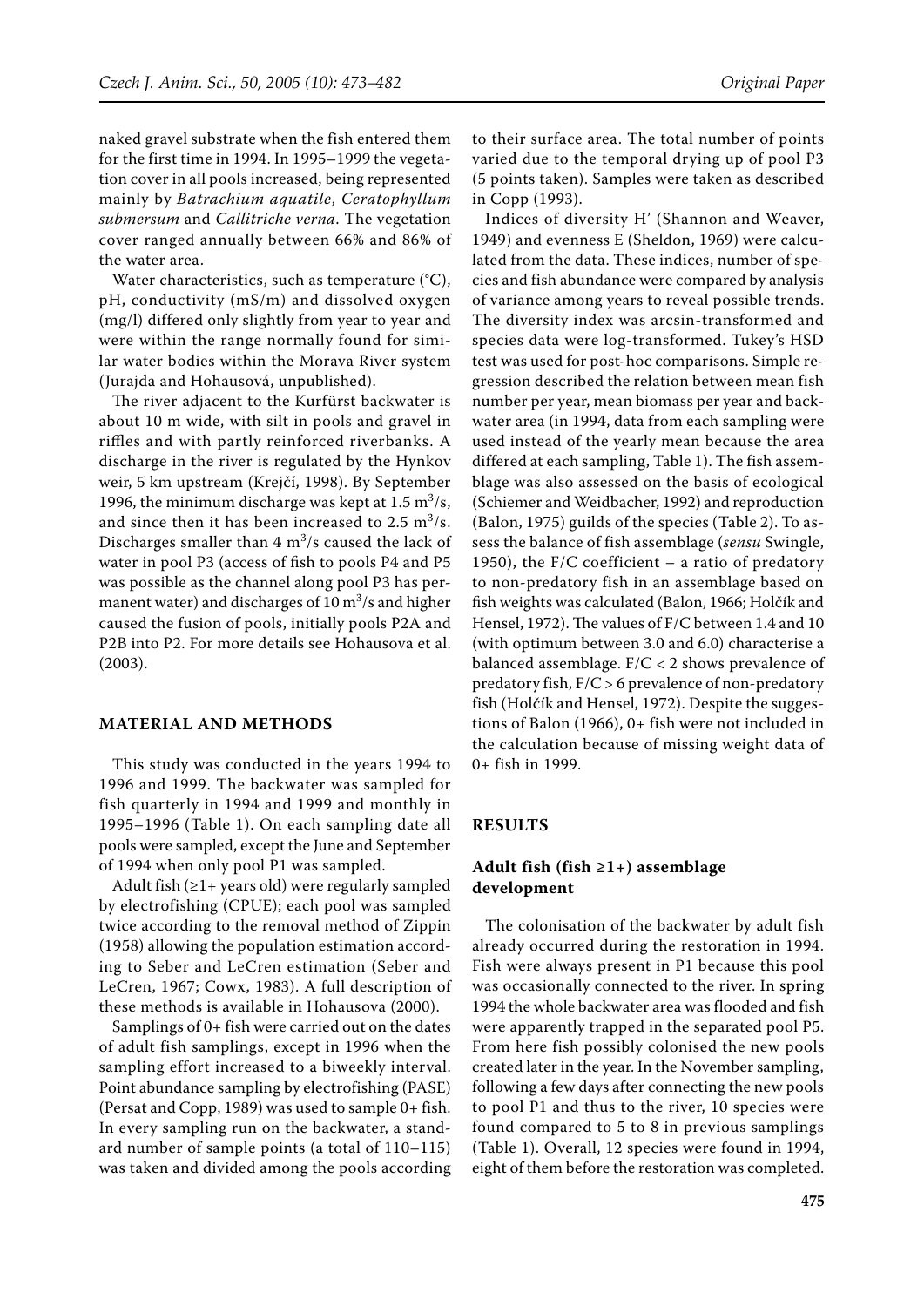|                                     |      |              |                 | 1994                     |      | number of species between years and post-hoc testing |                                   |      | 1995                    |      |                   |                        |               | 1996            |                          |      |          |      | 1999            |      |                |
|-------------------------------------|------|--------------|-----------------|--------------------------|------|------------------------------------------------------|-----------------------------------|------|-------------------------|------|-------------------|------------------------|---------------|-----------------|--------------------------|------|----------|------|-----------------|------|----------------|
| (month)<br>Date                     | И    | م            | S               | $\mathbf{H}$             | щ    | area (ha)                                            | z                                 | م    | S                       | 辷    | щ                 | z                      | م             | S               | 工                        | щ    | z        | م    | S               | 辷    | щ              |
| Ħ.                                  |      |              |                 |                          |      |                                                      | $\overline{1}$                    | 2.2  | 5                       | 1.57 | 0.68              |                        |               |                 |                          |      |          |      |                 |      |                |
| Z.                                  | 42.2 | 4.7          | $^{\circ}$      | 2.45                     | 0.82 | $1.00\,$                                             | 51                                | 6.6  | $^{\circ}$              | 2.44 | 0.81              |                        |               |                 |                          |      | 724      | 15.1 | 13              | 2.18 | 0.59           |
| $\ddot{ }$                          |      |              |                 |                          |      |                                                      | $\overline{7}$                    | 4.4  | $\sigma$                | 2.42 | 0.76              | 78.1                   | 6.9           | $\overline{10}$ | 2.48                     | 0.75 |          |      |                 |      |                |
| Þ.                                  | 44.1 | 11.9         | 5               | 1.82                     | 0.78 | 0.45                                                 | 172                               | 8.9  | $\overline{\mathbf{C}}$ | 2,28 | 0.64              | 40.6                   | 4.8           | ᡡ               | 2.93                     | 0.93 | 1015     | 43.4 | 13              | 2.41 | 0.65           |
| VII.                                |      |              |                 |                          |      |                                                      | 144                               | 10.2 | $\overline{10}$         | 2.13 | 0.64              | 59.6                   | 10.3          | $\circ$         | 2.67                     | 0.84 |          |      |                 |      |                |
| VIII.                               |      |              |                 |                          |      |                                                      | 182                               | 14.2 | $^{\circ}$              | 1.85 | 0.62              | 66.5                   | 8.2           | ${}^{\circ}$    | 2.34                     | 0.78 |          |      |                 |      |                |
| X.                                  | 93.2 | 9.2          | LO              | 1.69                     | 0.73 | 0.45                                                 | 81                                | 10.1 | $^{\circ}$              | 2.07 | 0.69              | 66.9                   | 5.7           | $\overline{ }$  | 2.23                     | 0.79 | 367      | 21.6 | $\sigma$        | 1.69 | 0.53           |
| $\times$                            |      |              |                 | restoration completed    |      |                                                      | 73                                | 6.2  | $^{\circ}$              | 2.07 | 0.69              | 22.5                   | 2.9           | 4               | 1.35                     | 0.68 |          |      |                 |      |                |
| XI.                                 | 48.3 | 4.6          | $\overline{10}$ | 2.71                     | 0.81 | 1.20                                                 | 89                                | 5.7  | $\sim$                  | 1.85 | 0.66              | 31.9                   | 2.1           | 4               | 0.92                     | 0.46 | 201      | 13.1 | $\sigma$        | 1.98 | 0.62           |
| Sum                                 |      |              | 12              |                          |      |                                                      |                                   |      | $\overline{14}$         |      |                   |                        |               | $\frac{3}{2}$   |                          |      |          |      | $\overline{17}$ |      |                |
| Mean                                | 57.0 | 7.6          | 6.0             | 2.0                      | 0.8  |                                                      | 98.1                              | 7.6  | 8.6                     | 2.1  | 0.7               | 52.3                   | 5.8           | 7.3             | 2.1                      | 0.7  | 576.9    | 23.3 | 11.7            | 21   | 0.6            |
| GS                                  | 24.3 | 3.6          | 1.7             | 0.4                      | 0.05 |                                                      | 55.7                              | 3.6  | 2.1                     | 0.3  | 0.1               | 20.7                   | 2.9           | 2.4             | 0.7                      | 0.1  | 364.6    | 13.9 | 2.3             | 0.4  | $\overline{0}$ |
|                                     |      |              |                 |                          |      |                                                      |                                   |      |                         |      |                   |                        |               |                 |                          |      |          |      |                 |      |                |
| Diversity (arcsin-transformed)      |      |              |                 |                          |      |                                                      |                                   |      |                         |      | Evenness          |                        |               |                 |                          |      |          |      |                 |      |                |
|                                     |      | SS           |                 | ਚੋ                       |      | <b>NS</b>                                            | Щ                                 |      | ς,                      |      |                   |                        | SS            |                 | $\ddot{a}$               |      | SM       |      | Щ               |      | ς,             |
| Abs. term                           |      | 13.4         |                 | $\overline{\phantom{0}}$ |      | 13.37                                                | 13.19<br>$\overline{5}$           |      |                         |      | Abs. term         |                        | 10.53         |                 | $\overline{\phantom{0}}$ |      | 10.53    |      | 1204.08         |      |                |
| Var1                                |      | 0.2          |                 | $\infty$                 |      | 0.06                                                 | $\ddot{3}$<br>S                   |      | 0.04111                 |      | Var1              |                        | 0.09          |                 | $\mathfrak{g}$           |      | 0.03     |      | 3.31            |      | 0.04096        |
| post hoc (Tukey's HSD)              |      |              |                 |                          |      |                                                      |                                   |      |                         |      |                   | post hoc (Tukey's HSD) |               |                 |                          |      |          |      |                 |      |                |
| Var1                                |      | $(1)$ , 9046 |                 | $(2)$ .7619              |      | ${3}$ .8673                                          | .6415<br>$\widehat{\mathfrak{A}}$ |      |                         |      | Var1              |                        | ${1}$ } .7850 |                 | $(2)$ , 6878             |      | [3; 7471 |      | ${4}$ 5975      |      |                |
|                                     |      |              |                 | 0.34                     |      | 0.97                                                 | 0.06                              |      |                         |      | $\overline{ }$    |                        |               |                 | 0.34                     |      | 0.92     |      | 0.05            |      |                |
| $\mathbf{\Omega}$                   |      | 0.34         |                 |                          |      | 0.45                                                 | 0.48                              |      |                         |      | $\mathbf{\Omega}$ |                        | 0.34          |                 |                          |      | 0.60     |      | 0.40            |      |                |
| S                                   |      | 0.97         |                 | 0.45                     |      |                                                      | $\overline{0}$<br>0               |      |                         |      | 3                 |                        | 0.92          |                 | 0.60                     |      |          |      | 0.08            |      |                |
| 4                                   |      | 0.06         |                 | 0.48                     |      | 0.07                                                 | $\mathbf{I}$                      |      |                         |      | 4                 |                        | 0.05          |                 | 0.40                     |      | 0.08     |      |                 |      |                |
| Number of species (log-transformed) |      |              |                 |                          |      |                                                      |                                   |      |                         |      |                   |                        |               |                 |                          |      |          |      |                 |      |                |
|                                     |      | $^{5S}$      |                 | も                        |      | SM                                                   | Ц                                 |      | ρ,                      |      |                   |                        |               |                 |                          |      |          |      |                 |      |                |
| Abs. term                           |      | 91.47        |                 |                          |      | 91.47                                                | 984.43                            |      |                         |      |                   |                        |               |                 |                          |      |          |      |                 |      |                |
| Varl                                |      | 0.65         |                 |                          |      | 0.22                                                 | 32<br>$\sim$                      |      | 0.1057                  |      |                   |                        |               |                 |                          |      |          |      |                 |      |                |

**476**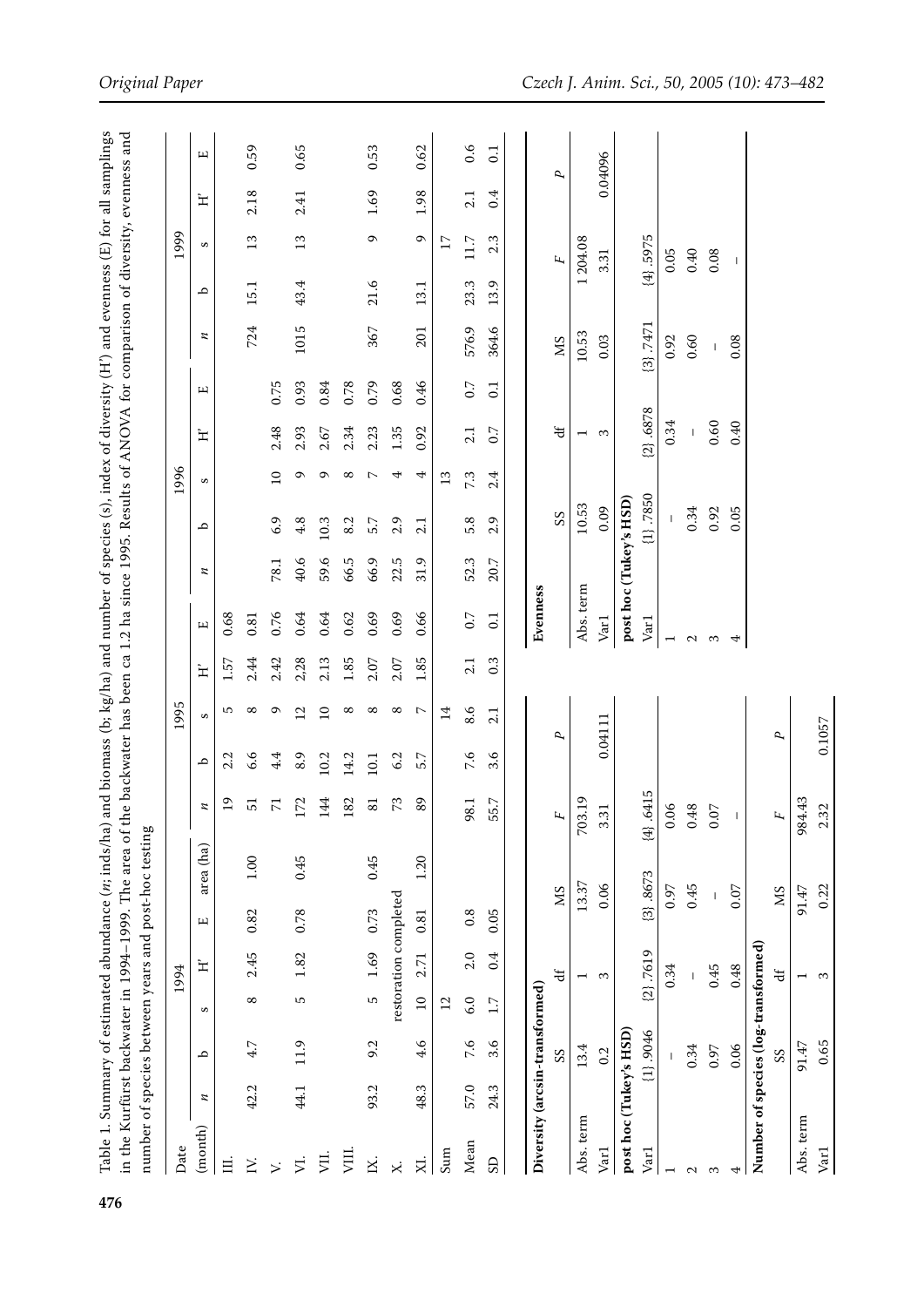In the following years the species number increased (Table 2), although not significantly (ANOVA,  $F =$ 2.32,  $df = 3$ ,  $P = 0.106$ ).

In the six-year study period (1994–1999), 20 species representing 3 families (Esocidae, Cyprinidae and Percidae) occurred in the backwater (Table 2). Their occurrence varied seasonally and between years. Roach *Rutilus rutilus* and pike *Esox lucius* remained dominant species of the assemblage during the restoration and after it, accounting for  $9-65\%$  (roach) and  $3-64\%$  (pike) of the assemblage. Other common species were perch *Perca fluviatilis* (2–15%) and rudd *Scardinius erythrophthalmus* (2–27%). Tench *Tinca tinca*, bream *Abramis brama,* crucian carp *Carassius carassius* and Prussian carp *Carassius auratus* were less abundant but they were also a stable part of the assemblage (Figure 2). The relative proportion of rudd slightly increased and bream slightly decreased after restoration. Adult chub *Leuciscus cephalus* and bleak *Alburnus alburnus*  regularly increased in abundance during April and May (spawning time).

Mean estimated abundance and biomass (Table 1) were not significantly related to the increase of the water area after restoration ( $R^2 = 0.08$ ,  $P = 0.53$ ;  $R^2$  = 0.001, *P* = 0.93). ANOVA showed significant differences in abundance (*F* = 13.6, df = 20, *P* < 0.01) and biomass ( $F = 9.11$ , df = 20,  $P < 0.01$ ) between the years, caused mainly by a major increase of fish occurrence in 1999 (Tukey's HSD test, *P* < 0.01). The abundance increased mainly due to high occurrence of 1+ and 2+ fish in the assemblage. In 1999 the abundance and biomass were 3–4 times higher than in previous years (Table 1), suggesting possible changes of environmental conditions in the backwater or in the adjacent river stretch. Pike, perch and occasionally bleak dominated in biomass in 1994. In subsequent years, pike always accounted for a larger part of the assemblage biomass (from 19.5 to 72.8%) (Figure 2). The contribution of roach (1.2–48.9%) was always higher by the end of each year. The contribution of chub (6.5–44.8%) and bleak (0.1–25.6%) was linked with their spring occurrence.

Diversity and evenness showed marginally significant differences between the years (ANOVA,

| Table 2. List of species recorded in the Kurfürst backwater and their membership to reproductive (Balon, 1975) |  |  |  |  |
|----------------------------------------------------------------------------------------------------------------|--|--|--|--|
| and ecological (Schiemer and Weidbacher, 1992) groups                                                          |  |  |  |  |

| No. | Scientific name                                   | English name  | Reproductive group | Ecological group |
|-----|---------------------------------------------------|---------------|--------------------|------------------|
| 1   | Esox lucius                                       | pike          | phytophils         | eurytopic        |
| 2   | Rutilus rutilus                                   | roach         | phyto-lithophils   | eurytopic        |
| 3   | Leuciscus leuciscus                               | dace          | phyto-lithophils   | rheophilic A     |
| 4   | Leuciscus cephalus                                | chub          | lithophils         | rheophilic A     |
| 5   | Phoxinus phoxinus                                 | minnow        | lithophils         | rheophilic A     |
| 6   | Scardinius erythophthalmus                        | rudd          | phytophils         | limnophilic      |
| 7   | Aspius aspius                                     | asp           | lithophils         | rheophilic B     |
| 8   | Tinca tinca                                       | tench         | phytophils         | limnophilic      |
| 9   | Leucaspius delineatus                             | sunbleak      | phytophils         | limnophilic      |
| 10  | Gobio gobio                                       | gudgeon       | psammophilis       | rheophilic B     |
| 11  | Pseudorasbora parva                               |               | phyto-lithophils   | eurytopic        |
| 12  | Alburnus alburnus                                 | bleak         | phyto-lithophils   | eurytopic        |
| 13  | Abramis (Blicca) bjoerkna                         | silver bream  | phytophils         | eurytopic        |
| 14  | Abramis brama                                     | bream         | phyto-lithophils   | eurytopic        |
| 15  | Rhodeus sericeus                                  | bitterling    | ostracophils       | limnophilic      |
| 16  | Carassius carassius                               | crucian carp  | phytophils         | limnophilic      |
| 17  | Carassius auratus                                 | Prussian carp | phytophils         | eurytopic        |
| 18  | Cyprinus carpio                                   | carp          | phytophils         | eurytopic        |
| 19  | Perca fluviatilis                                 | perch         | phyto-lithophils   | eurytopic        |
| 20  | Stizostedion lucioperca<br>hybrid (cyprinid fish) | pike-perch    | phytophils         | eurytopic        |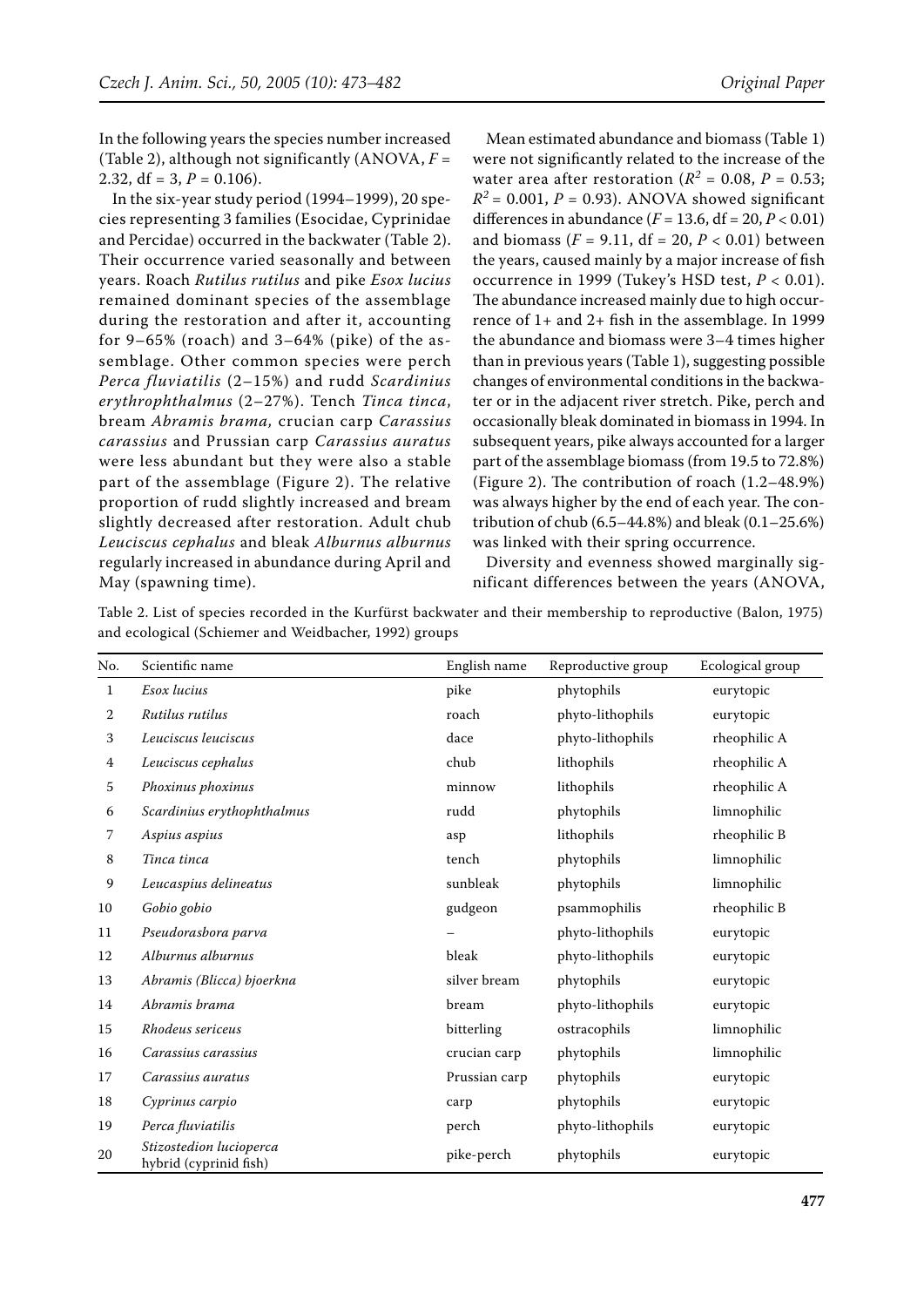

Figure 2. A review of absolute catches of adult fish per sampling, frequency of species in abundance and biomass of the assemblage, and number of species in the Kurfürst backwater in the 1994–1999 period

 $H'$ :  $F = 3.31$ ,  $df = 3$ ,  $P = 0.041$ ,  $E: F = 3.31$ ,  $df = 3$ ,  $P = 0.041$ ). Post-hoc comparison (Tukey's test) showed marginally significant differences between 1994 and 1999 (*P* = 0.06), and 1995 and 1996 (*P* = 0.07) for diversity, and a significant difference between 1994 and 1999 ( $P = 0.05$ ) for evenness. As the *P*-values are marginal, the results might differ with a higher number of samplings. Higher values of the indices were often found in spring and/or early summer, when various species visited the backwater, however, one of the highest values of diversity (2.71) was recorded just after restoration (Table 1).

There was no significant shift in the composition of ecological groups throughout the years among which eurytopic species always prevailed (Figure 3). In reproductive groups, no trend was visible in 1994–1996, however in 1999 a proportional decrease of phytophils occurred, namely of pike and tench (Figure 3).

*F*/*C* coefficient revealed the values of 1.3 for 1994, 0.6 for 1995, 0.5 for 1996 and 2.2 for 1999, indicating an assemblage with prevalence of predatory fish in 1994–1996 and a balanced assemblage in 1999. The dominant predator was pike.

### **0+ fishes**

In total, 17 species of 0+ fish were recorded in the backwater, with the number slightly increasing after restoration (Figure 4). In 1994, chub prevailed (55%), followed by bleak (22%) and roach (18%). In 1995, rudd and perch dominated (39% and 18%, respectively). In 1996, roach prevailed (48%), followed by chub (24%) and in 1999 chub dominated (57%),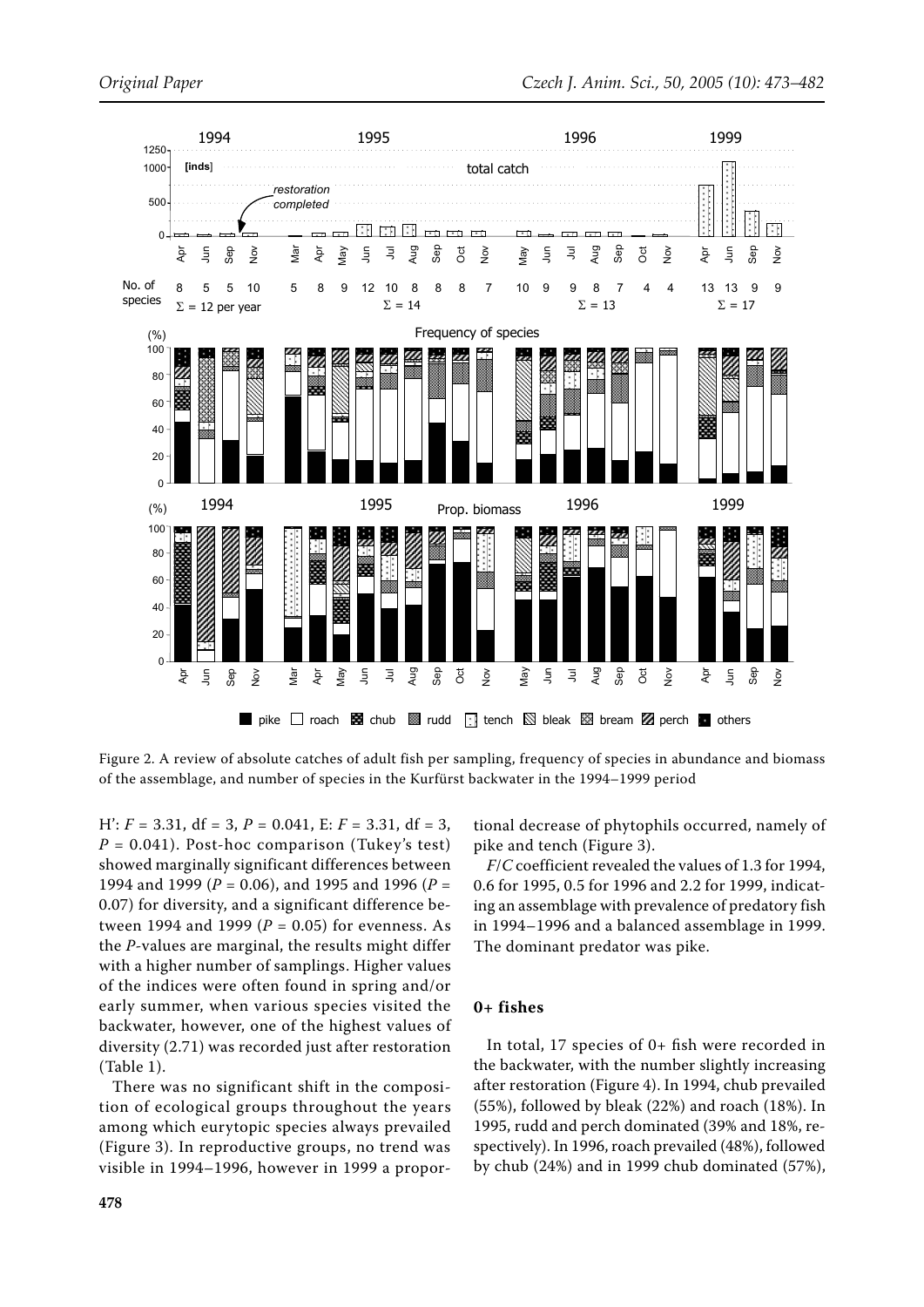

Figure 3. A review of the proportions of ecological and reproductive groups of adult fish in the Kurfürst backwater in 1994–1999



Figure 4. A review of species frequency and number of species of 0+ fish in the Kurfürst backwater in 1994–1999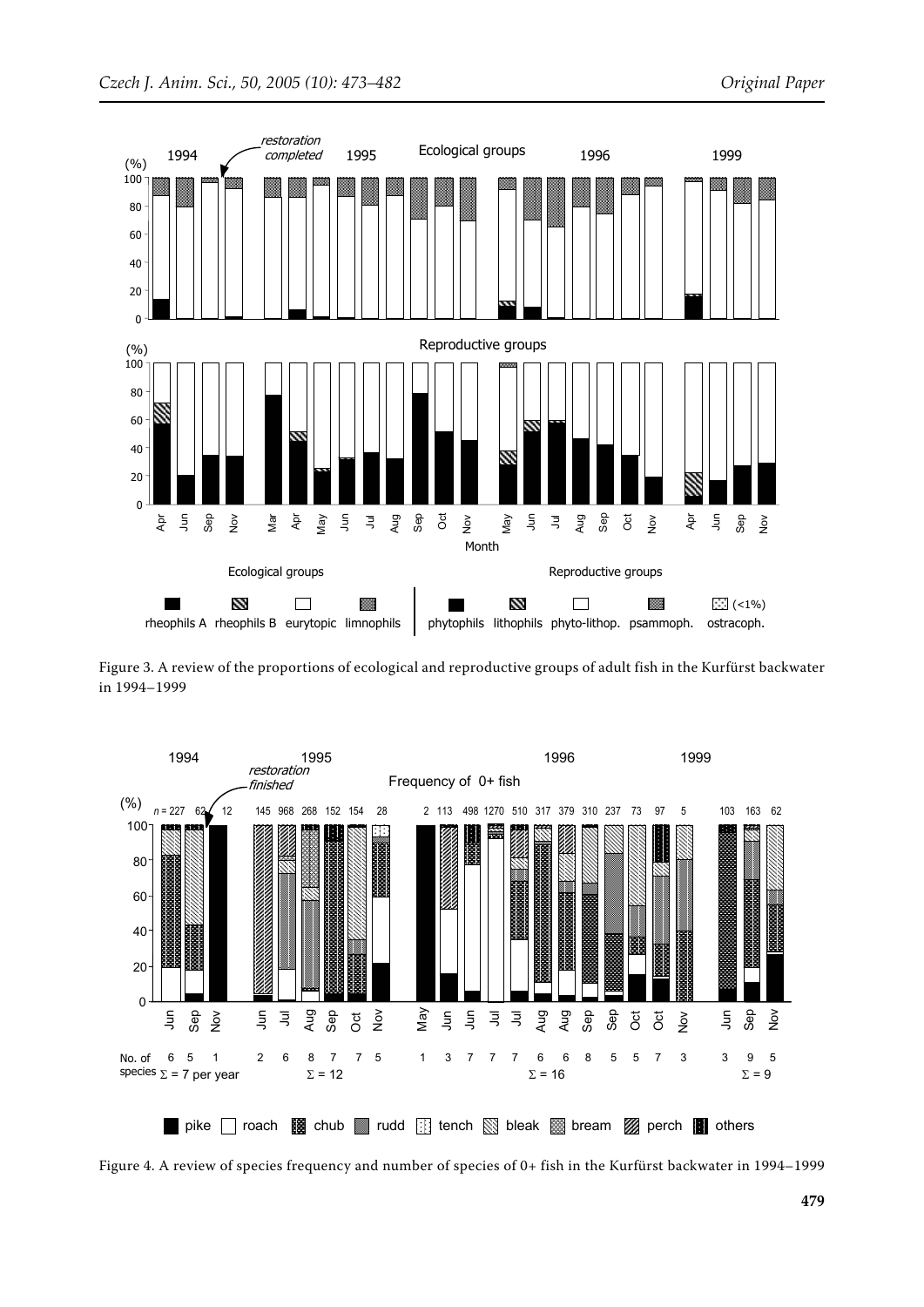

Figure 5. Comparison of adult fish assemblage composition available as cross-sections over months common for the current and previous studies performed before the restoration of the backwater (1984–1991 – in bold; Peňáz and Jurajda, 1993, 1994; Loyka, 1993). *n* gives an absolute catch of fish per sampling (above bars)

followed by pike (13%), rudd (12%) and bleak (11%). Changing proportions of ecological groups occurred during the years, without clear pattern even during seasons. No obvious change in the assemblage after restoration can be pointed out. In reproductive groups, the same unstable pattern was observed. Before restoration a higher proportion of psammophils was found than in any later samplings.

# **DISCUSSION**

The study showed that the conditions established in the backwater as a result of restoration supported the development of fish assemblage similar to that found in the backwater before restoration (Peňáz and Jurajda, 1993, 1994; Loyka, 1993) (Figure 5). The goal of the restoration of the fish habitat (Machar, 1996) has been successfully achieved. Increased area and wider spectrum of habitats enhanced the fish assemblage in terms of abundance. Additionally, more species were found out after restoration than before it (9 species recorded by Peňáz and Jurajda, 1993, 1994), which, besides the improved conditions, could partly be caused by the higher intensity of sampling. However, some of the newly recorded species did not become a stable part of the assemblage during the study. We can only hypothesise about the reasons for the shift in fish composition, abundance and biomass in 1999, five years after restoration. It could be the beginning of a new trend in the assemblage

development or a delayed consequence of the huge flood in 1997. Fish might also use the backwater to a larger extent as an overwintering (Freyhof, 1997), feeding or other type of habitat/refuge (Allouche et al., 1999). Similarly, Černý et al. (1997) recorded an increase in the fish abundance in backwaters of the lower Morava River within three years after their restoration, however, it was probably caused by the increase of their area.

A limited comparison with the previous studies of the backwater (Peňáz and Jurajda, 1993, 1994; Loyka, 1993) (Figure 5) revealed a decrease of tench in autumn months, and an increase of perch, rudd and roach. A subsequent decrease of formerly abundant phytophils (1984 and 1987) might indicate the suitability of conditions in the overgrown and silted remnant of the backwater for phytophilic species before its restoration. A lower ratio of phytophils in 1999 (mainly in April and June) was partly caused by increased occurrence of 1+ phyto-lithophils and lithophils which did not occur in such amounts in previous years.

On the other hand, pike was always abundant in the backwater, which is not always typical (Hohausová and Jurajda, 1996; Penczak et al., 2004) of similar locations. For this phytophilic species preferring lentic and vegetated habitats (Balon, 1975) limited in this reach of the Morava River, sites such as Kurfürst backwaters are important locations. Limited availability of habitats may then result in aggregation of pike causing a high predation pres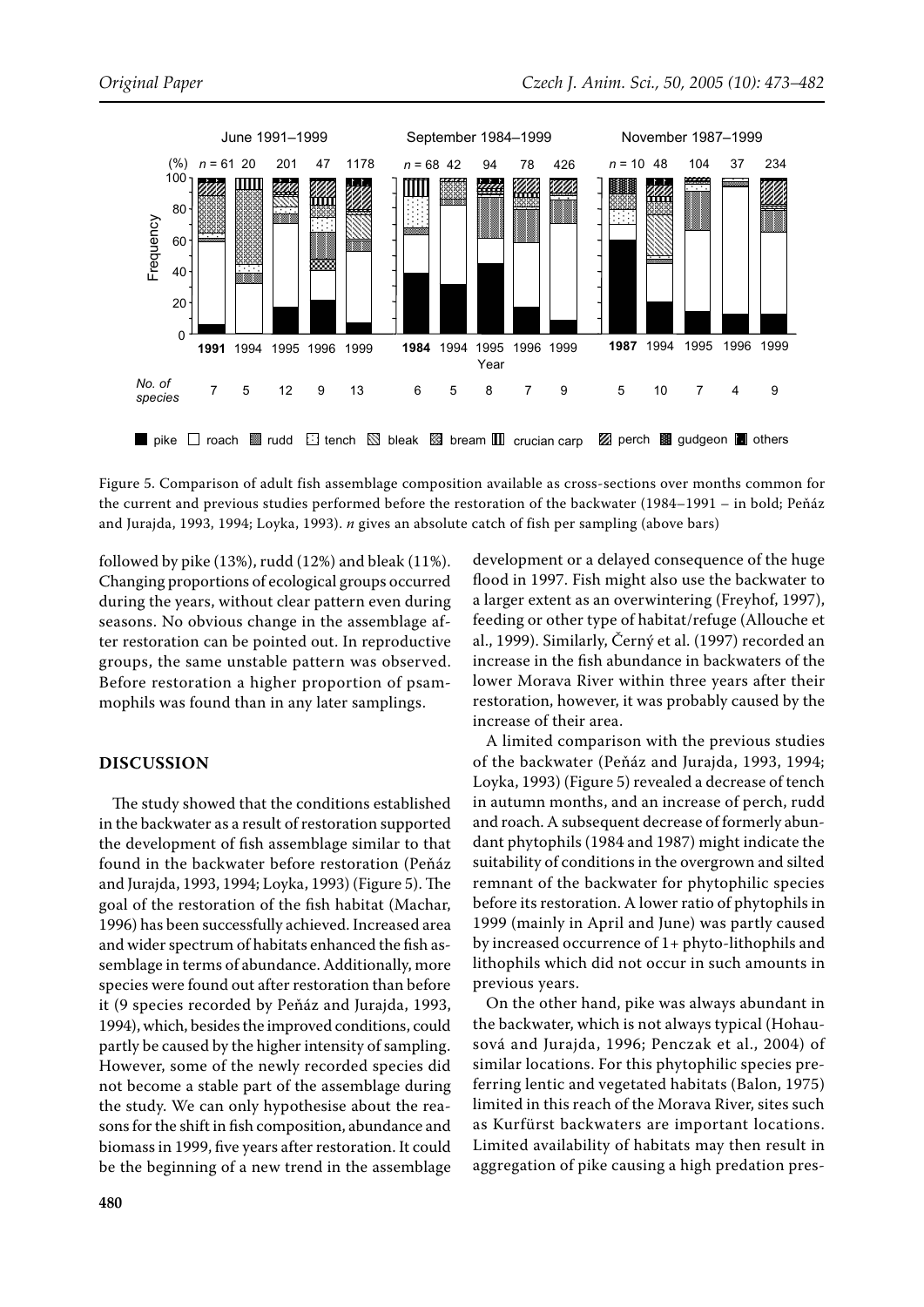sure on other fish (Hohausová, 2000). A High proportion of predators was also revealed by the F/C coefficient, which indicates a less frequent case of balance in fish assemblage (Balon, 1966; Holčík and Hensel, 1972).

Limited data on 0+ fish prior to restoration (Peňáz and Jurajda, 1993, 1994; Loyka, 1993) also showed variations in dominating species. Roach prevailed (83.6%) among the 5 species in 1991, and bleak (80.5%) among the 8 species in 1992. On top of the nine species found in 1991–1992, further eight species were recorded during 1994–1999 (total of 17 species). In 1994–1999, the sampling intensity was higher. A fluctuation in the 0+ fish assemblage composition within and between seasons is a common feature of 0+ communities influenced by many environmental variables (Schlosser, 1985). In general, the occurrence of 0+ fishes in all studied years confirms the importance of the backwater environment as nurseries critical for many fishes in the river systems (Schiemer, 1999).

The fish community in the backwater was interconnected with the fish assemblage in the river. Fish migrated between the river and the backwater frequently (Hohausova, 2000; Hohausova et al., 2003). The species common for the backwater and the adjacent river stretch were roach, pike, bleak, chub, and perch. Dace (*Leuciscus leuciscus*) and gudgeon (*Gobio gobio*), common in the river, occurred occasionally in the backwater. Overall, 20 species found in the Kurfürst backwater represented about 70% of all the species documented for the Morava River in the area during 1994–1997 (Peňáz and Jurajda, 1994; Hohausová and Jurajda, 1996; Prokeš and Baruš, 1998), indicating the importance of the backwater. The study of a similar restored backwater nearby (Čepovo backwater, Morava River; Zapletal et al., 2000) found a high use by a fish assemblage similar to the Kurfürst backwater, and both showed similar initial development of fish assemblages after restoration.

After the six-year period of monitoring, the restoration of the Kurfürst backwater can be considered as beneficial for fish. The assemblage developed successfully, becoming richer in both species and abundance. Now the following development of environmental conditions in the backwater and its treatment will be crucial to that it can further and successfully serve its purpose. During the study, initial terrestrialisation and overgrowing of aquatic macrophytes limiting fish movement and migration were observed. As the development of such new habitats is restricted in the regulated floodplain, the above-mentioned natural processes have to be slowed down in the backwater to maintain the required function. The regular treatment should include at least keeping all the connections accessible for fish at any water level. Data from the previous studies of the Kurfürst backwater can partly document the possible course of its succession if not treated.

This study confirmed that restoration provided new opportunities and enriched the habitat scale of the river system for local populations (Schiemer and Weidbacher, 1992). Further long-term studies are critical for future successful planning in the river system management and restoration.

### **Acknowledgement**

Our thanks belong to the Authority of Litovelské Pomoraví PLA, the Czech Anglers Association in Olomouc, Dr. Petr Loyka, Czech Hydrometeorological Institute and the Morava River Authority Ltd.

### **REFERENCES**

- Allouche S., Thevenet A., Gaudin P. (1999): Habitat use by chub (*Leuciscus cephalus* L. 1766) in a large river, the French Upper Rhone, as determined by radiotelemetry. Arch. Hydrobiol., *145,* 219–236.
- Balon E.K. (1966): Príspevok k vyváženosti rybích spoločenstiev v inundačných vodách Dunaja. Biológia, *21,* 865–884.
- Balon E.K. (1975): Reproductive guilds of fishes: A proposal and definition. J. Fish. Res. Board Can., *32*, 821–864.
- Copp G.H. (1993): Microhabitat use of fish larvae and 0+ juveniles in a small abandoned channel of the Upper River Rhône, France. Folia Zool., *42,* 153–164.
- Cowx I.G. (1983): A review of the methods for estimating fish population size from survey removal data. Fish. Mgmt., *14,* 67–82.
- Černý J., Hensel K., Jurajda P., Kováč V., Hohausová E., Thick L. Reichard M. (1997): Úvodné riešenie renaturácie rieky Moravy v úseku Tvrdonice-Devín. [Záverečná správa.] Ústav zoológie SAV, Bratislava, 6 pp.
- Eiseltová M., Biggs J. (1995): Restoration of stream ecosystems – an integrated catchment approach. Eiseltová M., Biggs J. (eds.): IWRB Publ. 37, Slimbridge. 170 pp.
- Freyhof J. (1997): Age-related longitudinal distribution of nase, *Chondrostoma nasus* in the River Sieg, Germany. Folia Zool., *46* (Suppl. 1), 89–96.